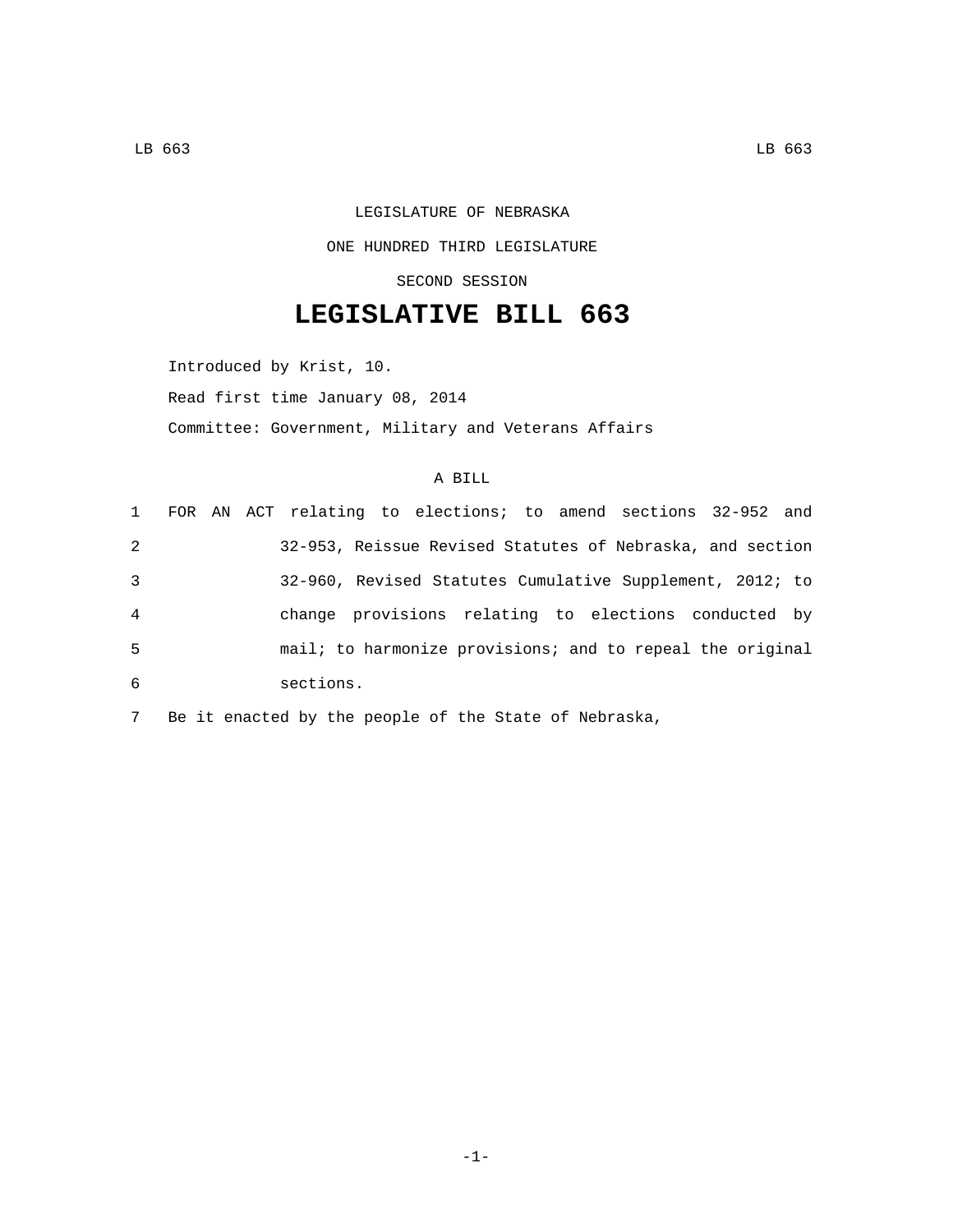1 Section 1. Section 32-952, Reissue Revised Statutes of 2 Nebraska, is amended to read: 3 32-952 If a political subdivision decides to place an 4 issue on the ballot at a special election, the election commissioner 5 or county clerk may conduct the special election by mail as provided 6 in section 32-953 or conduct the special election as otherwise 7 authorized in the Election Act. In making a determination as to 8 whether to conduct the election by mail, the election commissioner or 9 county clerk shall consider whether all of the following conditions 10 are met: 11 (1) All registered voters of the political subdivision or 12 a district or ward of the political subdivision are eligible to vote 13 on the issue or all candidates and issues submitted to the voters; 14 (2) Only registered voters of the political subdivision 15 or the district or ward of the political subdivision are eligible to 16 vote on the issue or all candidates and issues submitted to the 17 voters; 18 (3) Only issues and not candidates are submitted to the 19 registered voters; 20  $(4)$   $(3)$  A review has been conducted of the costs and the 21 expected voter turnout which may result from holding the election by  $22$  mail; 23  $\sqrt{(5)-(4)}$  The election commissioner or county clerk has 24 determined a date for the election which is not the same date as

-2-

25 another election in which the registered voters of the political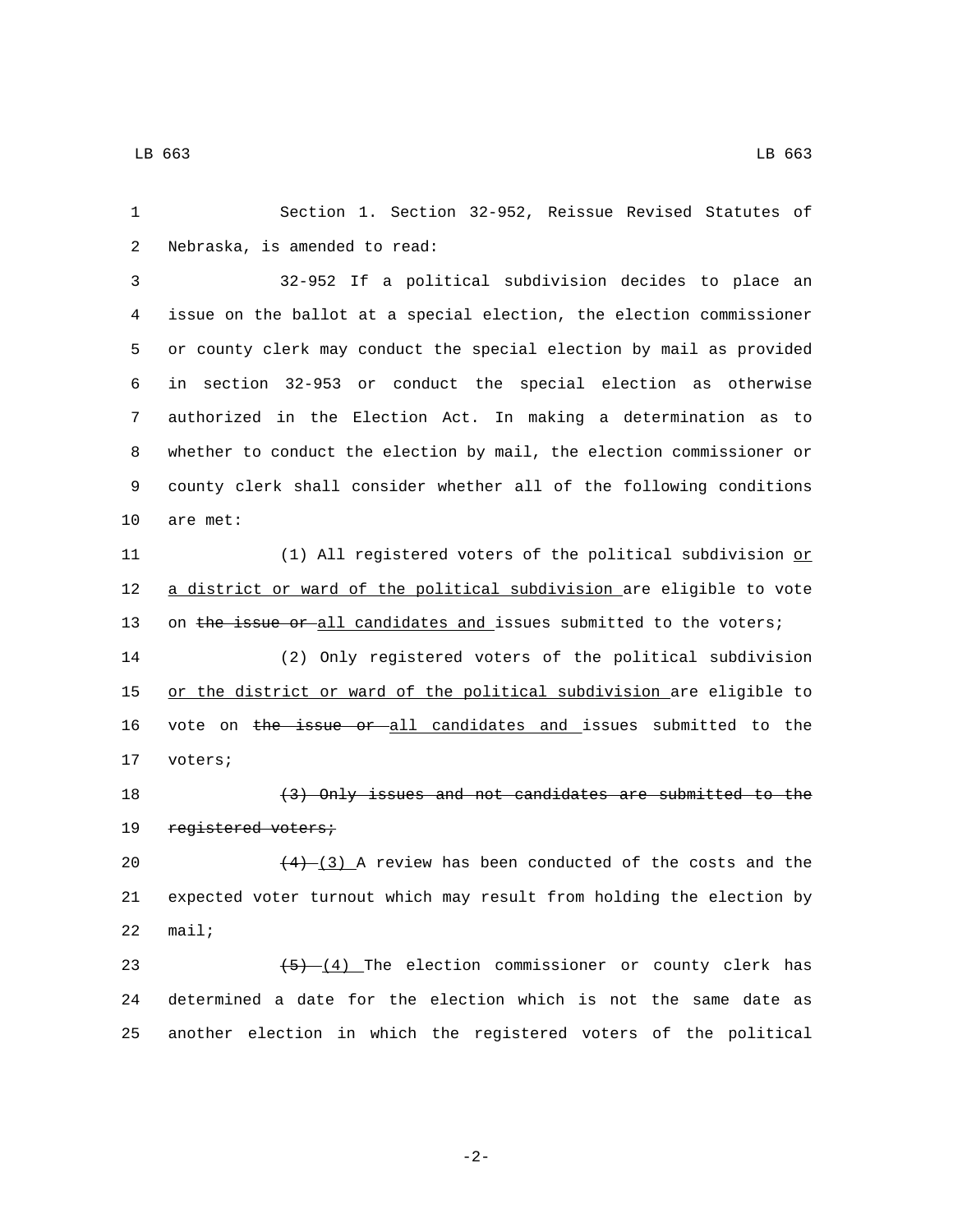1 subdivision are eligible to vote;

2  $(6)$   $(5)$  The clerk of the political subdivision will 3 certify the issue or all candidates and issues to the election commissioner or county clerk at least fifty days prior to the date of 5 the election; and

 $\left(7\right)$  (6) The Secretary of State has approved a written plan for the conduct of the election, including a written timetable for the conduct of the election, submitted by the election commissioner or county clerk. The written plan shall include provisions for the notice of election to be published and for the application for ballots for early voting notwithstanding other statutory provisions regarding the content and publication of a notice of election or the application for ballots for early voting.

 Sec. 2. Section 32-953, Reissue Revised Statutes of 15 Nebraska, is amended to read:

 32-953 The election commissioner or county clerk shall mail the official ballot to all registered voters of the political subdivision or the district or ward of the political subdivision at the addresses appearing on the voter registration register on the same day. The ballots shall be mailed by nonforwardable first-class mail not sooner than the twentieth day before the date set for the election and not later than the tenth day before the date set for the election. The election commissioner or county clerk shall include with the ballot an unsealed identification envelope meeting the requirements of subsection (2) of section 32-947 and instructions

-3-